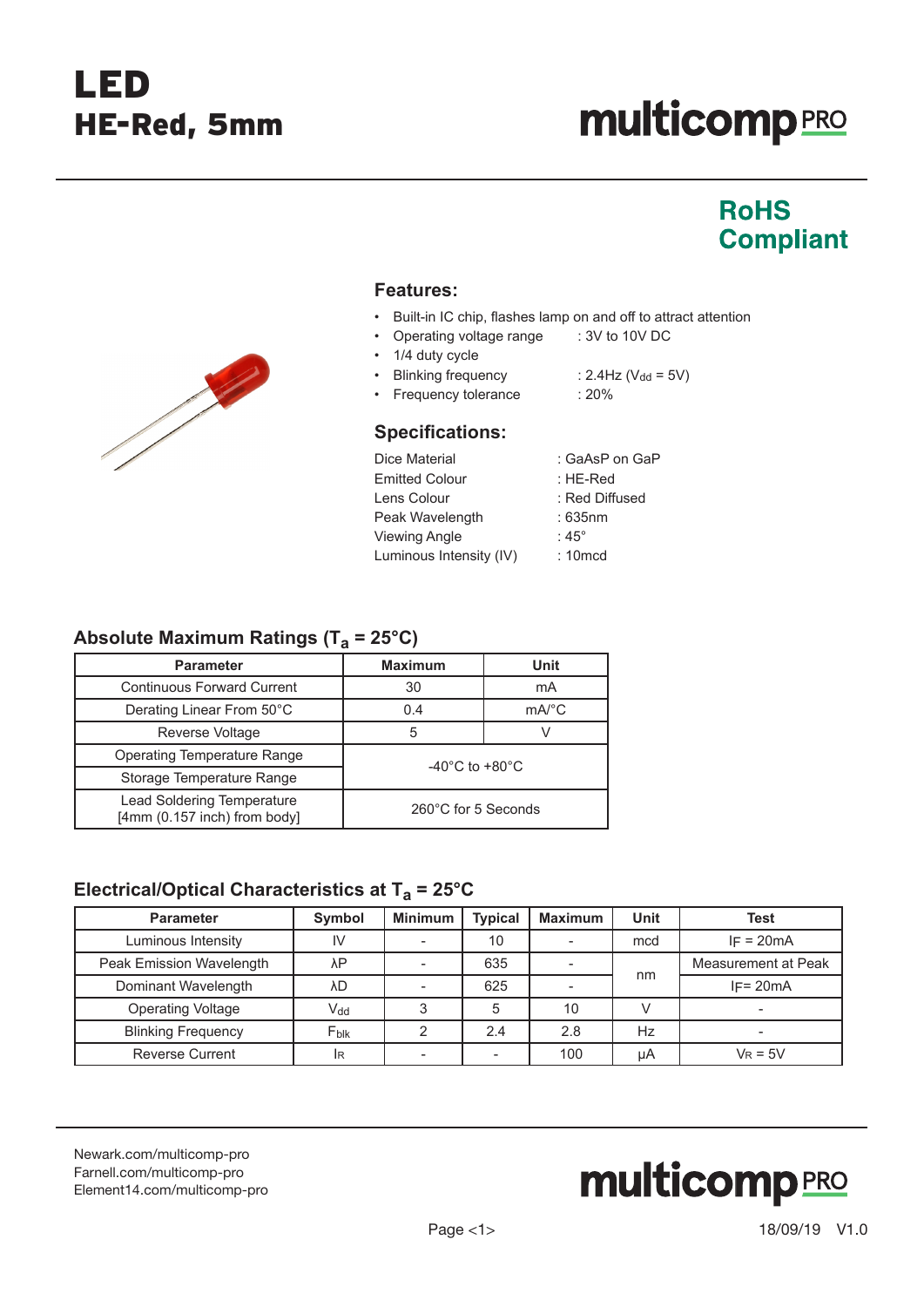## LED HE-Red, 5mm

**Bright Red (GaAsP on GaP) λP = 635nm)**





**Bright Red (GaAsP on GaP) λP = 635nm)**





[Newark.com/multicomp-](https://www.newark.com/multicomp-pro)pro [Farnell.com/multicomp](https://www.farnell.com/multicomp-pro)-pro [Element14.com/multicomp-pro](https://element14.com/multicomp-pro)